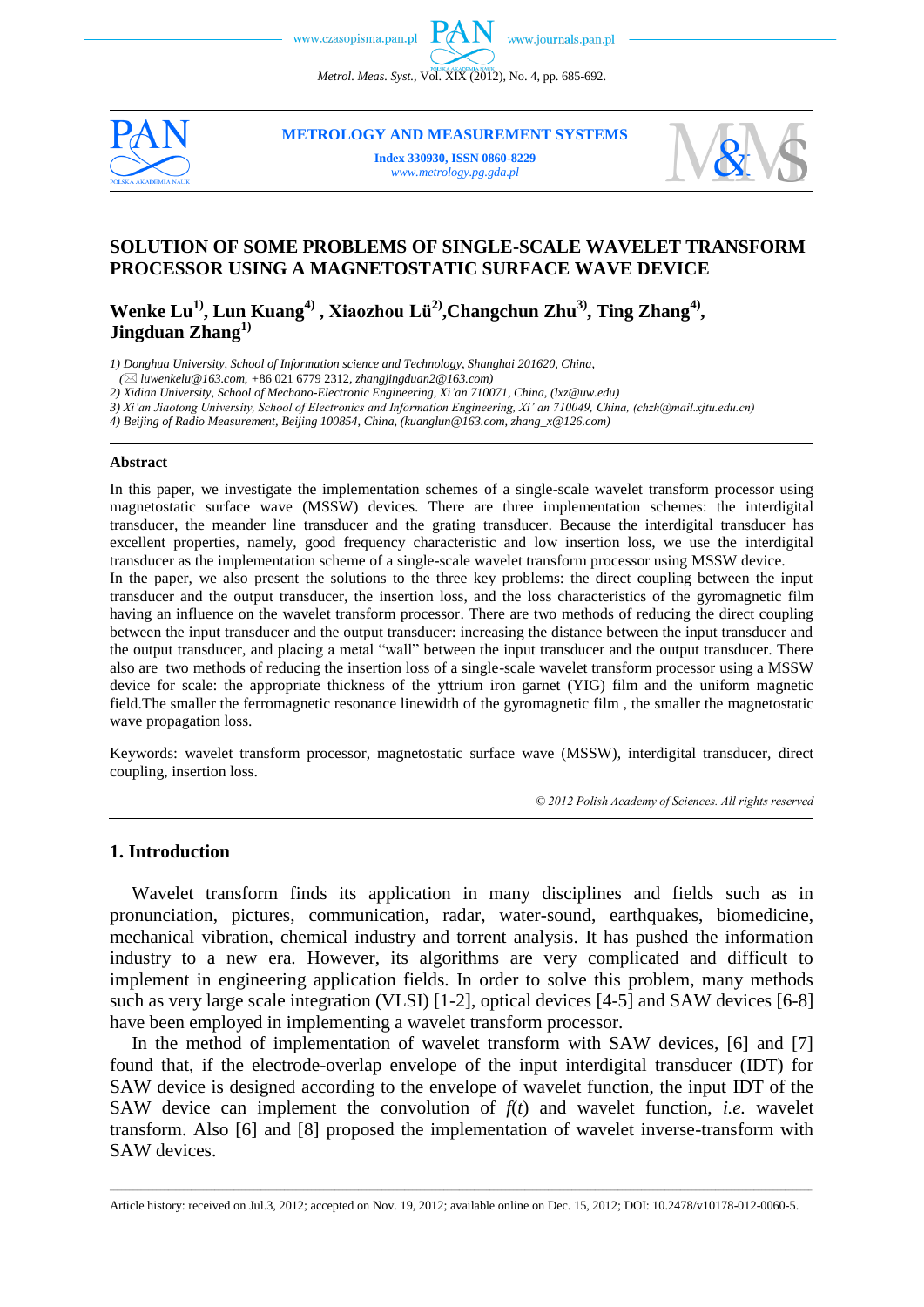*W. Lu, L. Kuang, X. Lü, C. Zhu, T. Zhang, J. Zhang: SOLUTION OF SOME PROBLEMS OF SINGLE-SCALE WAVELET …*

The wavelet transform processor and wavelet inverse-transform processor that use SAW devices can benefit from the excellent properties of the SAW devices: passive, small size, low cost, excellent temperature stability, high reliability and reproducibility, which overcome the complicated algorithms and high power for VLSI, and big size and low reproducibility for optical devices, but in microwave band, the propagation losses of the wavelet transform processor and wavelet inverse-transform processor using SAW devices are very high, and their transducer fabrication is also difficult [9-12].

Magnetostatic Surface Wave Devices (MSSW) were developed in the 80's . These devices were applied as delay lines and filters in radar technology [13-15]. In this research, MSSW devices are used to implement the wavelet transform processor in the microwave band, and the wavelet transform processor using MSSW devices can benefit from the excellent properties of the MSSW devices which have low propagation loss and simple transducers (as shown in Table 1). In Table 1, the propagation loss of a MSSW device is much lower than that of a SAW device, and the conducing strip width of the MSSW device is much wider than the one of a SAW device (*i.e.* the transducers of the wavelet transform processor using MSSW devices are easily fabricated). When the envelope of the conducting strips of the input transducer for a MSSW device is designed according to the wavelet-function envelope, the impulse-response function of the input transducer for the MSSW device is equal to a wavelet function, so a single-scale wavelet transform processor using a MSSW device can be fabricated.

In this paper, we investigate the implementation schemes of single-scale wavelet transform processors using magnetostatic surface wave (MSSW) devices, and we also present the solutions to the three key problems: the direct coupling between the input transducer and the output transducer, the insertion loss, and the loss characteristics of the gyromagnetic film having an influence on the wavelet transform processor.

|                                      | SAW device                                 | MSSW device                    |  |  |  |
|--------------------------------------|--------------------------------------------|--------------------------------|--|--|--|
| frequency                            | $10MHz \sim 3GHz$                          | $0.5$ GHz ~40GHz               |  |  |  |
| Substrate                            | $128^0$ y/x – LiNbO <sub>3</sub> substrate | yttrium-iron-garnet (YIG) film |  |  |  |
| Propagation loss                     | $100dB/\mu s(10GHz)$                       | $12dB/\mu s(10GHz)$            |  |  |  |
| Conducing strip width                | $0.099$ um $(5GHz)$                        | $40 \mu m (5 GHz)$             |  |  |  |
| Spacing between the conducing strips | $0.099$ um                                 | $310 \mu m$                    |  |  |  |

Table 1. Comparison of parameters of SAW devices and MSSW devices.

This paper is organized as follows. After this introductory section, in Section 2 we propose the implementation schemes of a single-scale wavelet transform processor using a MSSW device. In Section 3, we give the solutions to three key problems of the wavelet transform processor. Conclusions are drawn in Section 4.

## **2. Implementation schemes of a single-scale wavelet transform processor using a MSSW device**

The wavelet function is [6-14]:

$$
\psi_s(t) = \frac{1}{\sqrt{s}} \psi(\frac{t}{s}),\tag{1}
$$

where *s* denotes the scale of the wavelet function.

The wavelet transform of signal  $f(t)$  is [6-14].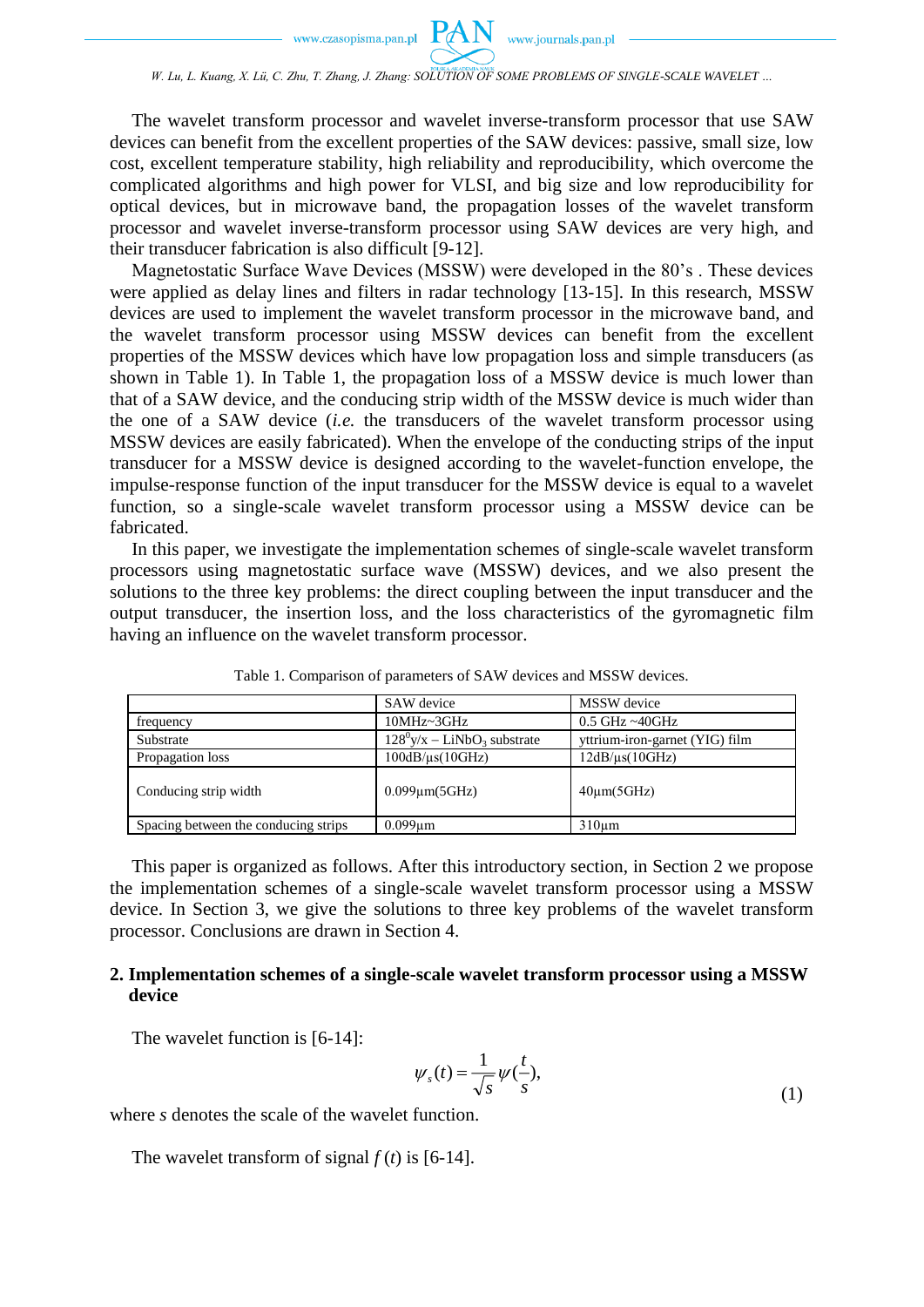

*Metrol. Meas. Syst.*, Vol. XIX (2012), No. 4, pp. 685-692.

$$
WT_s(\tau) = f(t) * \psi_s(t) = \int_R f(t) \frac{1}{\sqrt{s}} \psi(\frac{\tau - t}{s}) dt
$$

$$
= \frac{1}{\sqrt{s}} \int_R f(t) \psi(\frac{\tau - t}{s}) dt.
$$
(2)

In (1), when  $\mathcal{V}_s(t)$  is a Morlet wavelet function, (1) is converted into

$$
\psi_s(t) = \frac{1}{\sqrt{s}} e^{-\frac{1}{2}(\frac{t}{s})^2} e^{j2\pi \frac{f_0}{s}t}, \qquad (3)
$$

where  $\frac{1}{\sqrt{2}}e^{-\frac{1}{2}(\frac{r}{s})^2}$  $\frac{1}{e^{-\frac{1}{2}(\frac{t}{s})}}$ *t e s*  $\frac{1}{2}(\frac{1}{s})^2$  is the envelope of the Morlet wavelet function,  $\frac{f_1}{s}$  $\frac{f_0}{f}$  is the center frequency.

When  $s = 2<sup>k</sup>$ , the wavelet function shown in (3) is converted into the Morlet dyadic wavelet function [6-12].

The microwave communication equipment of our design needs a single-scale wavelet transform processor with the center frequency 3.830 GHz, bandwidth 48.000 MHz and insertion loss  $-17dB$  as a band-pass filter. Through analysis and research we found that, as long as the input transducer of MSSW device is designed according to a scale wavelet function shown in the formula (4), a single-scale wavelet transform processor using a MSSW device can be implemented. We know from [6-12] that a single-scale wavelet transform processor using the Morlet wavelet function can be used as a band-pass filter.

$$
\psi_{s}(t) = \frac{1}{\sqrt{s}} e^{-\frac{1}{2}(\frac{t}{s})^{2}} e^{-j2\pi \frac{f_{0}}{s}t}
$$

$$
= \psi_{1.492^{k}}(t) = \frac{1}{\sqrt{1.492^{k}}} e^{-\frac{1}{2}(\frac{t}{1.492^{k}})^{2}} e^{-j2\pi \frac{f_{0}}{1.492^{k}}}t,
$$
(4)

where the scale  $s = 1.492^k$ ,  $\frac{J_0}{1.402^k}$ *f* 1.492  $\frac{0}{\sqrt{1-x^2}}$  is the center frequency, *k* is an integer from  $-\infty$  to  $+\infty$ .

When *k* is  $-13$ , the scale *s* is equal to 1.492<sup>-13</sup>, so the wavelet function for the scale 1.492<sup>-13</sup>  $^{13}$  is:

$$
\psi_{1.492^{-13}}(t) = 13.474 e^{-16480083t^2} e^{-j2\pi 1.492^{13} f_0 t}
$$

$$
= 13.474 e^{-16480083t^2} e^{-j2\pi f_{-1}t}, \tag{5}
$$

where  $f_{-13}$  is the center frequency for the scale  $1.492^{-13}$ ,  $f_{-13} = 1.492^{13} f_0 = 3.830 \text{GHz}$ .

The wavelet transform of signal  $f(t)$  for the scale 1.492<sup>-13</sup> is:

$$
WT_{1.492^{-13}} = f(t) * \psi_{1.492^{-13}}(t)
$$
  
=  $\int_{R} f(t) \psi_{1.492^{-13}}(\tau - t) dt$   
=  $\int_{R} f(t) 13.474 e^{-1648008 \mathcal{K}(\tau - t)^{2}} e^{j2\pi f_{-13}(\tau - t)} dt.$  (6)

We take the single-scale wavelet transform processor for scale  $1.492<sup>-13</sup>$  as an example to illustrate the design method of the single-scale wavelet transform processor (as shown in Fig. 1).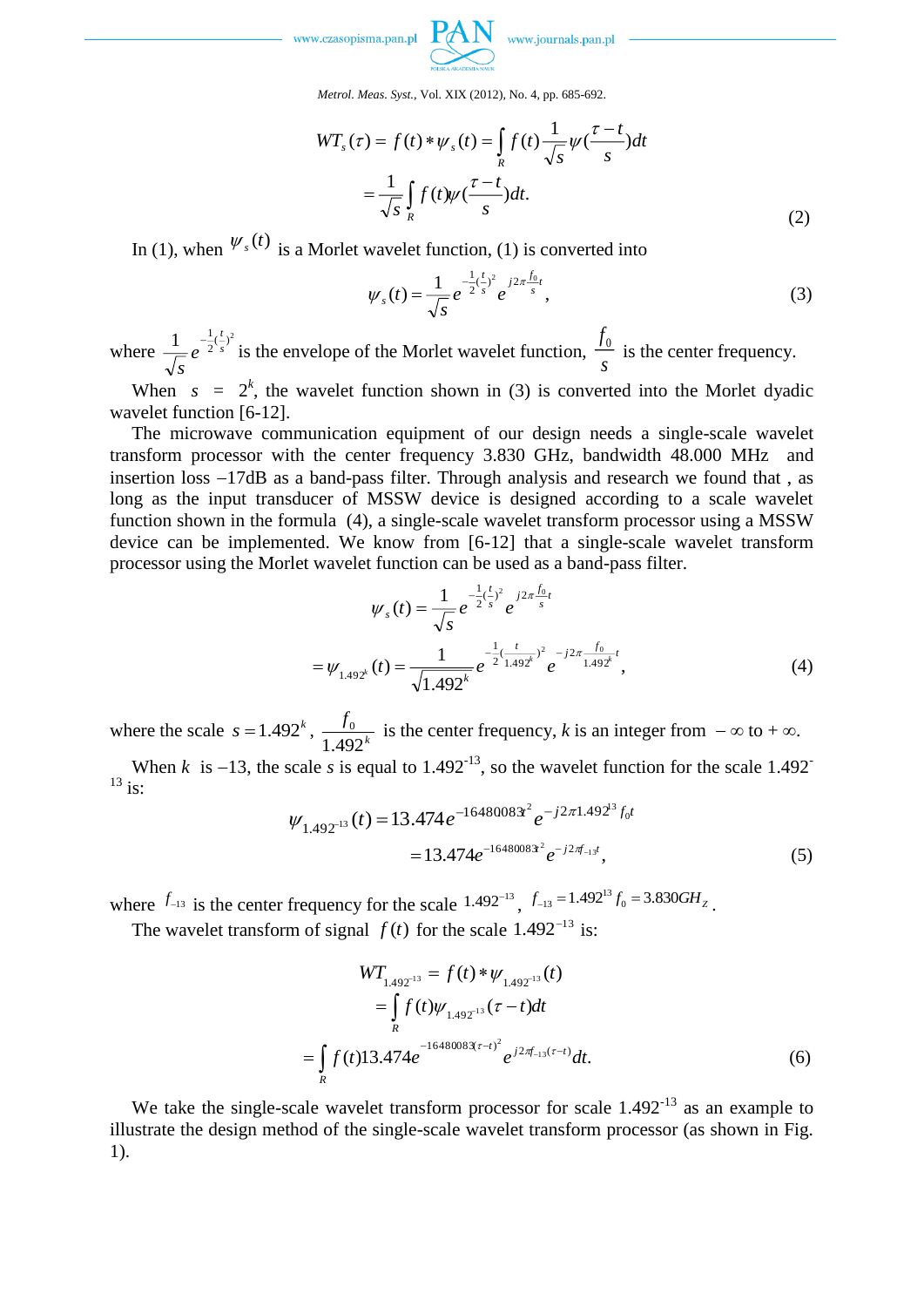

*W. Lu, L. Kuang, X. Lü, C. Zhu, T. Zhang, J. Zhang: SOLUTION OF SOME PROBLEMS OF SINGLE-SCALE WAVELET …*



Fig. 1. Schematic diagram of a single-scale wavelet transform processor using a MSSW device.

There are three implementation schemes of the input transducer for scale  $1.492<sup>-13</sup>$ : the interdigital input transducer, the meander line input-transducer, and the grating inputtransducer. We will discuss the three implementation schemes of the input transducer for scale  $1.492<sup>-13</sup>$  in detail, as shown below.

Fig. 2 is the implementation scheme of the interdigital input transducer. The interdigital input transducer has excellent properties, namely, good frequency characteristics and low insertion loss. Fig. 3 and Fig. 4 are respectively the meander line input-transducer and the grating input-transducer. When the properties of the meander line input-transducer and the grating input-transducer are compared with those of the interdigital input transducer, their properties are relatively poor.

Through the above analysis and research, the implementation scheme of the interdigital input transducer is applied to fabricate the single-scale wavelet transform processor using a MSSW device in the paper.



Fig. 2. Implementation scheme of the interdigital input transducer.

The transducer substrate of scale  $1.492<sup>-13</sup>$  shown in Fig. 2 is fabricated on a GGG substrate. The fabricated transducer substrate of scale  $1.492<sup>-13</sup>$  is shown pasted in Fig.1.

In Fig. 2, when the conducting-strip envelope of the input transducer for scale  $1.492<sup>-13</sup>$  is designed according to the envelope (*i.e.* 13.474 $e^{-16480083t^2}$ ) of the wavelet function  $\psi_{1.492^{-13}}(t)$ , the impulse-response function  $h_{1.492^{-13}}(t)$  of the input transducer for scale  $1.492^{-13}$  is equal to the wavelet function  $\psi_{1.492^{-13}}(t)$  of scale 1.492<sup>-13</sup>, so the input transducer of scale 1.492<sup>-13</sup> can implement the wavelet transform of scale 1.492-13 shown in formulas (6), *i.e.* the convolution of  $f(t)$  and  $\Psi_{1.492^{-13}}(t)$ . The output transducer of scale 1.492<sup>-13</sup> only converts the MSSW signal into an electrical signal.

The design parameters of the input transducer and output transducer of scale  $1.492<sup>-13</sup>$ shown in Fig. 2 are presented in Table 2.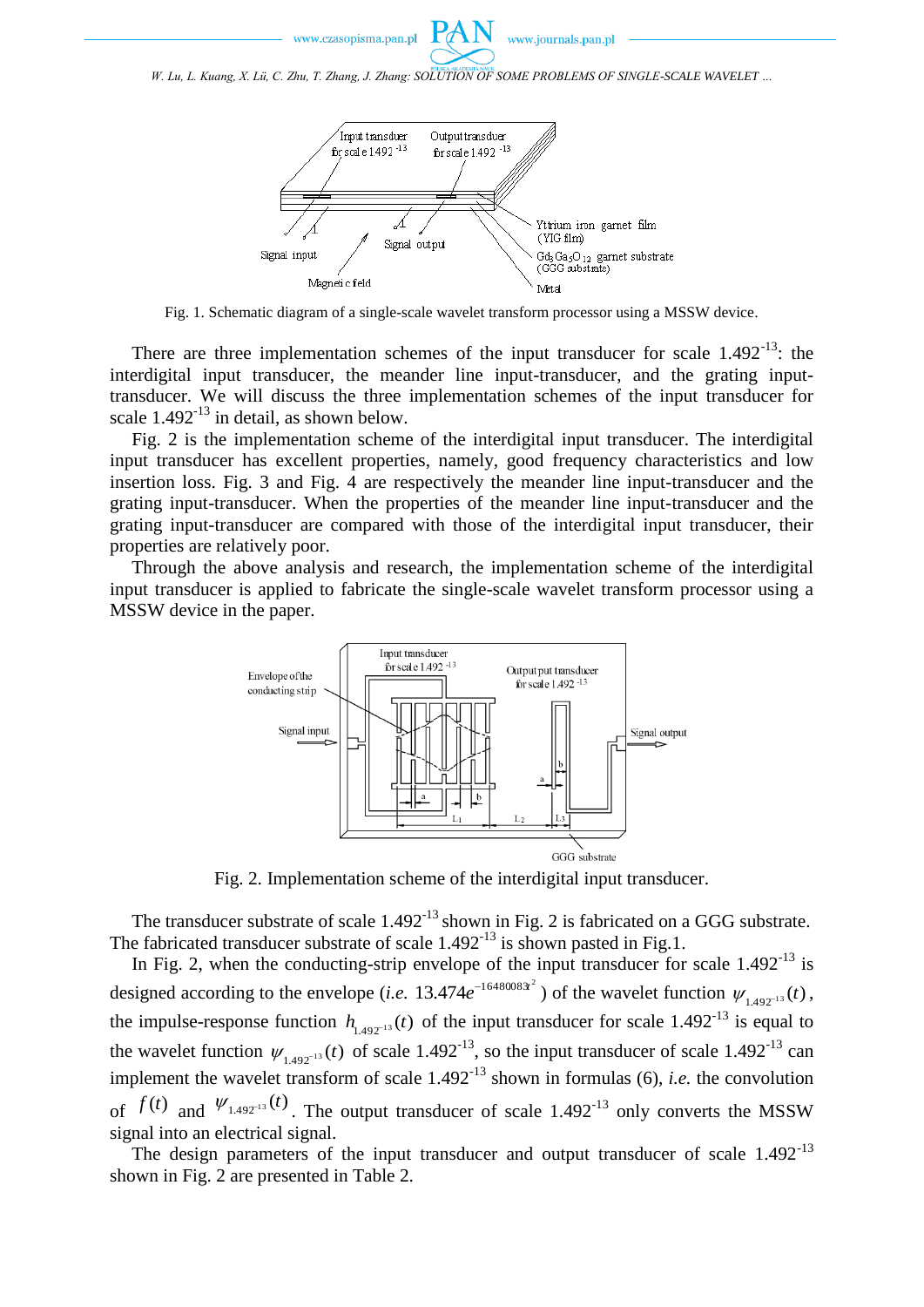





Fig. 3. Implementation scheme of the meander Fig. 4. Implementation scheme of the line input transducer. grating input-transducer.

Table 2. Design parameters of input transducer and output transducer of scale 1.492<sup>-13</sup>.

| Scale        | substrate                                            | Propagating<br>velocity of<br><b>MSSW</b><br>(km/s) | Centre                          | $-3dB$<br>bandwidth<br>(MH <sub>z</sub> ) | inserti<br>on<br>loss<br>(dB) | Width of<br>conducting                  | Spacing<br>between the<br>conducting<br>strips $(\mu m)$ | Number of the<br>conducting strips |                      |                                  |
|--------------|------------------------------------------------------|-----------------------------------------------------|---------------------------------|-------------------------------------------|-------------------------------|-----------------------------------------|----------------------------------------------------------|------------------------------------|----------------------|----------------------------------|
|              |                                                      |                                                     | frequency<br>(GH <sub>z</sub> ) |                                           |                               | strips<br>(the<br>conducting<br>strips) |                                                          | Input<br>transducer                | Output<br>transducer | Envelope of<br>conducting strips |
| $1.492^{13}$ | YIG film<br>(thickness)<br>of YIG is<br>$235\mu m$ ) | 142                                                 | 3.830                           | 48.030                                    | $-17$                         | 40                                      | 310                                                      | 11                                 | 2                    | $13.474e^{-16480.0}$             |

### **3. Solutions to three problems of the wavelet transform processor**

## *3.1. Solution to direct coupling between the input transducer and the output transducer*

The direct coupling between the input transducer and the output transducer can produce pass-band ripples, cause amplitude and phase distortions, and also increase the insertion loss. There are two methods of reducing the direct coupling between the input transducer and the output transducer: increasing the distance between the input transducer and the output transducer, and placing a metal "wall" between the input transducer and the output transducer. When the width of the input transducer is smaller than the distance between the input transducer and the output transducer, the problem of direct coupling between the input transducer and the output transducer can be solved. The width  $L_1$  of input transducer is 3540 $\mu$ m, the distance L<sub>2</sub> between the input transducer and the output transducer is 8000 $\mu$ m, as shown in Fig. 2.

When a metal "wall" is placed between the input transducer and the output transducer, the direct coupling between the input transducer and the output transducer can be reduced and the resonant structure of the cavity also can be destroyed.

## *3.2. Solutions to the insertion loss*

There are two methods of reducing the insertion loss of the single-scale wavelet transform processor using MSSW device of scale 1.492<sup>-13</sup>: appropriate thickness of the YIG film, and a uniform magnetic field.

# *3.2.1. Using an appropriate thickness of the YIG film to compensate the insertion loss*

We know that the greater the YIG film thickness of MSSW device, the smaller the insertion loss , on the other hand, the smaller the thickness of YIG film, the narrower the bandwidth of the MSSW device. Because the bandwidth of the single-scale wavelet transform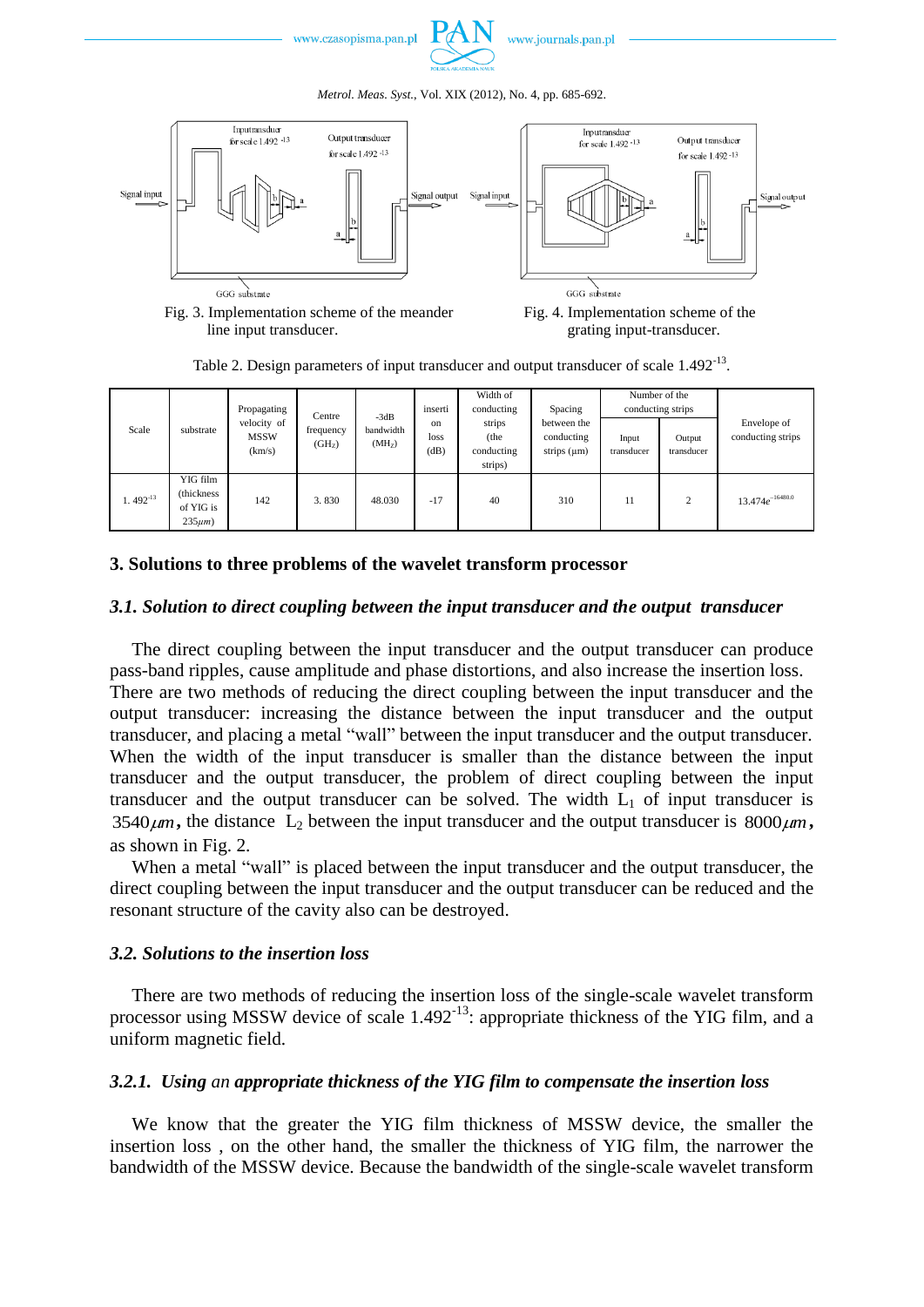processor using a MSSW device of scale  $1.492<sup>-13</sup>$  is 1.25%, its bandwidth is smaller. Therefore, we must take both above requirements into account. In the paper, the YIG film thickness is  $23.5 \mu m$ , as shown in Table 2.

### *3.2.2. Using a uniform magnetic field to compensate the insertion loss*

In order to reduce the insertion loss caused by the anisotropy of MSSW energy propagation, we must apply a uniform magnetic field to the single-scale wavelet transform processor using a MSSW device of scale  $1.492<sup>-13</sup>$ . When the length L of the permanent magnet is much larger than the sum of the width  $L_1$  of the input transducer, the width  $L_3$  of the output transducer, and the distance  $L_2$  between the input transducer and the output transducer (*i.e.*  $L > L_1 + L_2 + L_3$ , as shown in Fig. 2), the magnetic field produced by the permanent magnet is uniform.

# *3.3. Loss characteristics of the gyromagnetic film having an influence on the wavelet transform processor*

The magnetostatic wave propagation loss is:

$$
IL(dB) = 0.96q\Delta H\tau,\tag{7}
$$

where  $1 \le q \le [1 + (\gamma M_0 / 2f_0)^2]$ ,  $M_0$  is the saturation magnetization of the gyromagnetic film (*i.e.* the YIG film),  $\gamma$  is the gyromagnetic ratio constant,  $f_0$  is the microwave frequency,  $\Delta H$ is the ferromagnetic resonance linewidth of the gyromagnetic film,  $\tau$  is the group delay from the input transducer to the output transducer.

We know from the formula (7) that  $IL(dB)$  is directly proportional to  $\Delta H$ , *i.e.* the smaller  $\Delta H$ , the smaller  $IL(dB)$ . The insertion loss of MSSW strictly depends on the linewidth of the yttrium iron garnet (YIG). The current technology guaranty of this parameter is at the level of about 80-100 A/m. In this work,  $\Delta H$  used is less than 180 A/m. When  $q = 1.3$ ,  $\tau = 0.05 \mu s$ , and  $\Delta H = 180A/m$ , we get from the formula (7) that  $IL(dB) = 11.23dB$  which meets the requirements of design and manufacturing.

### **4. Experiments**

A single-scale wavelet-transform processor using a MSSW device of scale 1.492-13 was fabricated (as shown in Fig. 5). It was measured with the E838B network analyzer and its experimental parameters are shown in Table 3.



Fig. 5. Single-scale wavelet transform processor using a MSSW device of scale 1.492<sup>-13</sup>.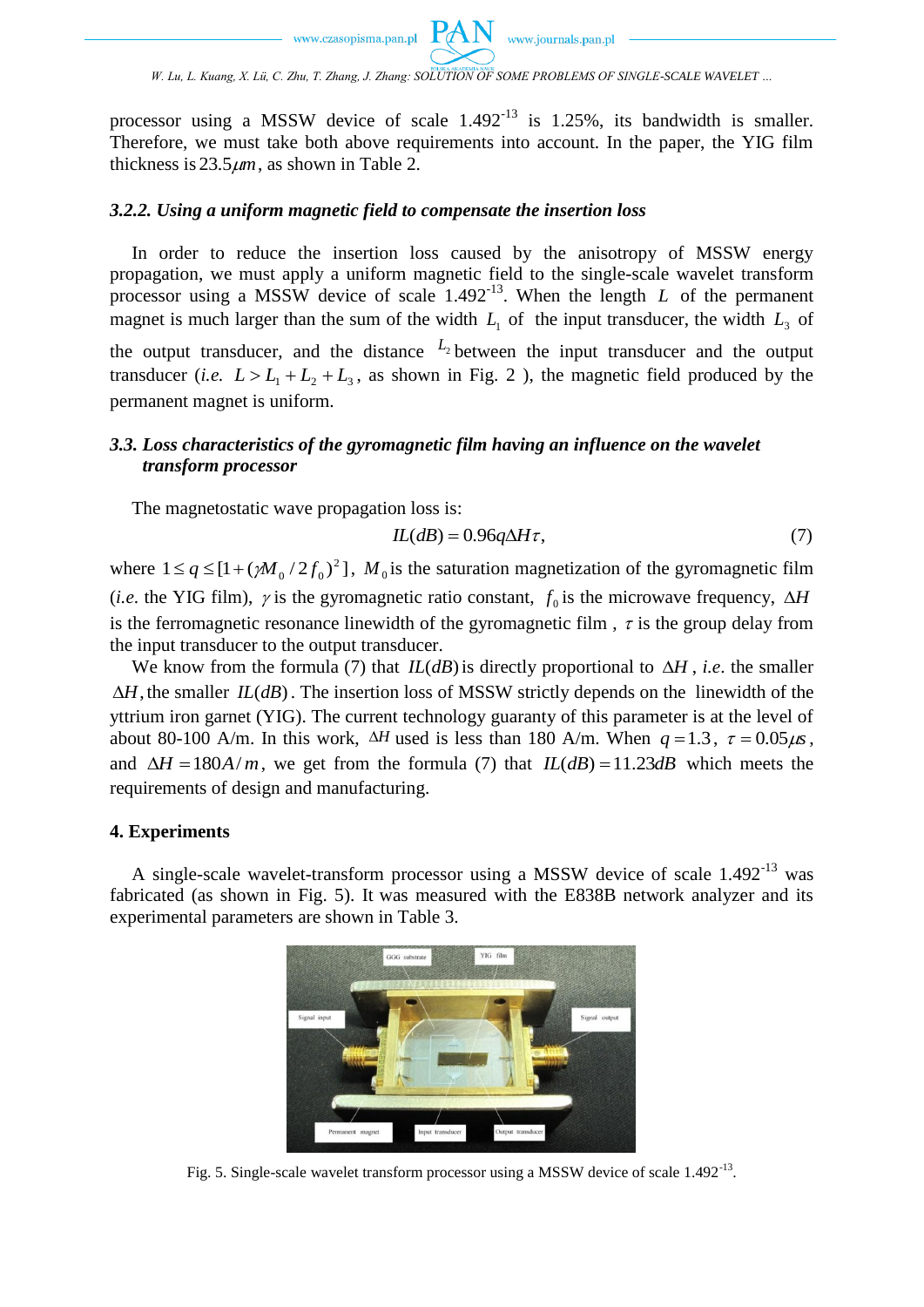*Metrol. Meas. Syst.*, Vol. XIX (2012), No. 4, pp. 685-692.

Table 3. Comparison of experimental and theoretical parameters of the single-scale wavelet-transform processor using a MSSW device of scale 1.492<sup>-13</sup>.

| Scale<br>(dB) | Experimental   | Experimental<br>centre<br>frequency<br>(GHz) | Theoretical bandwidth $(MHz)$ |        |        |             | Experimental bandwidth $(MHz)$ |        |        |         |
|---------------|----------------|----------------------------------------------|-------------------------------|--------|--------|-------------|--------------------------------|--------|--------|---------|
|               | insertion loss |                                              | $-3dB$                        | $-6dB$ | $-9dB$ | $-12dB$     | $-3dB$                         | $-6dB$ | $-9dB$ | $-12dB$ |
| $1.492^{-13}$ | $-15.180$      | 3.843                                        | 48.030                        | 67.924 | 83.190 | 96.<br>0599 | 48.042                         | 66.357 | 77.785 | 104.361 |

The theoretical bandwidths shown in Table 3 are the magnitudes obtained from (8), *i.e*.

$$
\psi_{1.492^{13}}(\omega) = 227.538e^{-\frac{1}{65920332}(\omega - \omega_{-13})^2},\tag{8}
$$

where  $\omega_{-13}$  is the center frequency.

We know from Fig. 5 and Table 3 that the interdigital transducer of the MSSW device can implement a single-scale wavelet transform processor.

### **5. Conclusion**

Theory and the experimental results confirm that the interdigital transducer of a MSSW device can implement a single-scale wavelet transform processor. In the paper we also present the solutions to the three key problems: the direct coupling between the input transducer and the output transducer, the insertion loss, and the loss characteristics of the gyromagnetic film having an influence on the wavelet transform processor.

There are two methods of reducing the direct coupling between the input transducer and the output transducer: increasing the distance between the input transducer and the output transducer, and placing a metal "wall" between the input transducer and the output transducer. When the width of the input transducer is smaller than the distance between the input transducer and the output transducer, the problem of the direct coupling between the input transducer and the output transducer can be solved. When a metal "wall" is placed between the input transducer and the output transducer, the direct coupling between the input transducer and the output transducer also can be reduced.

There are the two methods of reducing the insertion loss of a single-scale wavelet transform processor using a MSSW device: the appropriate thickness of the YIG film and a uniform magnetic field. We know that the greater the YIG film thickness of MSSW device, the smaller the insertion loss, on the other hand, the smaller the thickness of YIG film, the smaller the bandwidth of the MSSW device. Therefore, we must take account both above requirements. In the paper, the YIG film thickness is  $23.5 \mu m$ . In order to reduce the insertion loss caused by the anisotropy of MSSW energy propagation, we must apply a uniform magnetic field to the single-scale wavelet transform processor using a MSSW device. When the length of the permanent magnet is much larger than the sum of the width of the input transducer, the width of the output transducer, and the distance between the input transducer and the output transducer , the magnetic field produced by the permanent magnet is uniform.

The smaller the ferromagnetic resonance linewidth of the gyromagnetic film, the smaller the magnetostatic wave propagation loss.